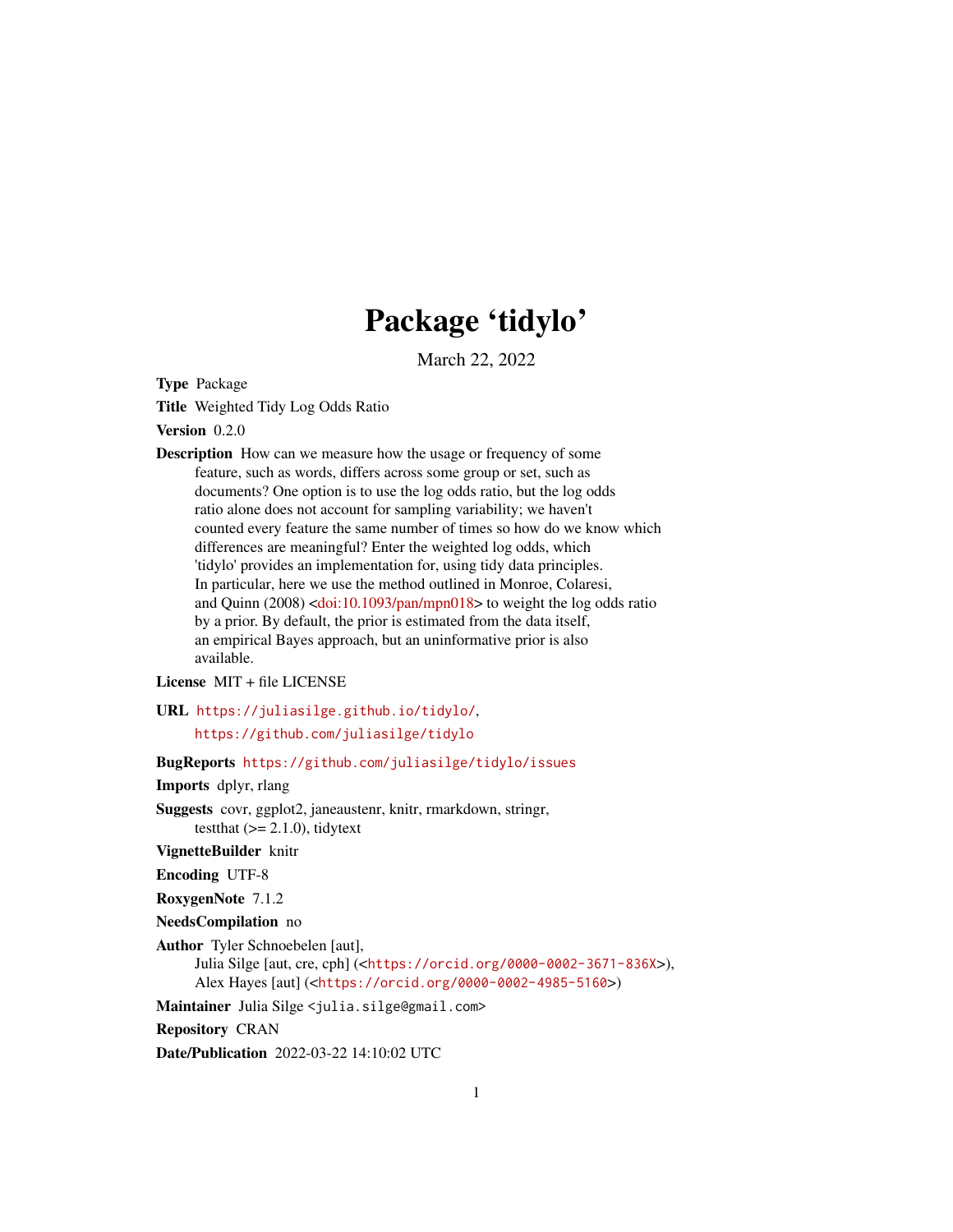### <span id="page-1-0"></span>R topics documented:

|--|

#### **Index** [4](#page-3-0)

bind\_log\_odds *Bind the weighted log odds to a tidy dataset*

#### Description

Calculate and bind posterior log odds ratios, assuming a multinomial model with a Dirichlet prior. The Dirichlet prior parameters are set using an empirical Bayes approach by default, but an uninformative prior is also available. Assumes that data is in a tidy format, and adds the weighted log odds ratio as a column. Supports non-standard evaluation through the tidyeval framework.

#### Usage

bind\_log\_odds(tbl, set, feature, n, uninformative = FALSE, unweighted = FALSE)

#### **Arguments**

| tbl           | A tidy dataset with one row per feature and set.                                                              |
|---------------|---------------------------------------------------------------------------------------------------------------|
| set           | Column of sets between which to compare features, such as documents for text<br>data.                         |
| feature       | Column of features for identifying differences, such as words or bigrams with<br>text data.                   |
| n             | Column containing feature-set counts.                                                                         |
| uninformative | Whether or not to use an uninformative Dirichlet prior. Defaults to FALSE.                                    |
| unweighted    | Whether or not to return the unweighted log odds, in addition to the weighted<br>log odds. Defaults to FALSE. |

#### Details

The arguments set, feature, and n are passed by expression and support rlang: : quasiquotation; you can unquote strings and symbols. Grouping is preserved but ignored.

The default empirical Bayes prior inflates feature counts in each group by total feature counts across all groups. This is like using a moment based estimator for the parameters of the Dirichlet prior. Note that empirical Bayes estimates perform well on average, but can have some surprising properties. If you are uncomfortable with empirical Bayes estimates, we suggest using the uninformative prior.

The weighted log odds computed by this function are also z-scores for the log odds; this quantity is useful for comparing frequencies across sets but its relationship to an odds ratio is not straightforward after the weighting.

The dataset must have exactly one row per set-feature combination for this calculation to succeed. Read Monroe et al (2008) for more on the weighted log odds ratio.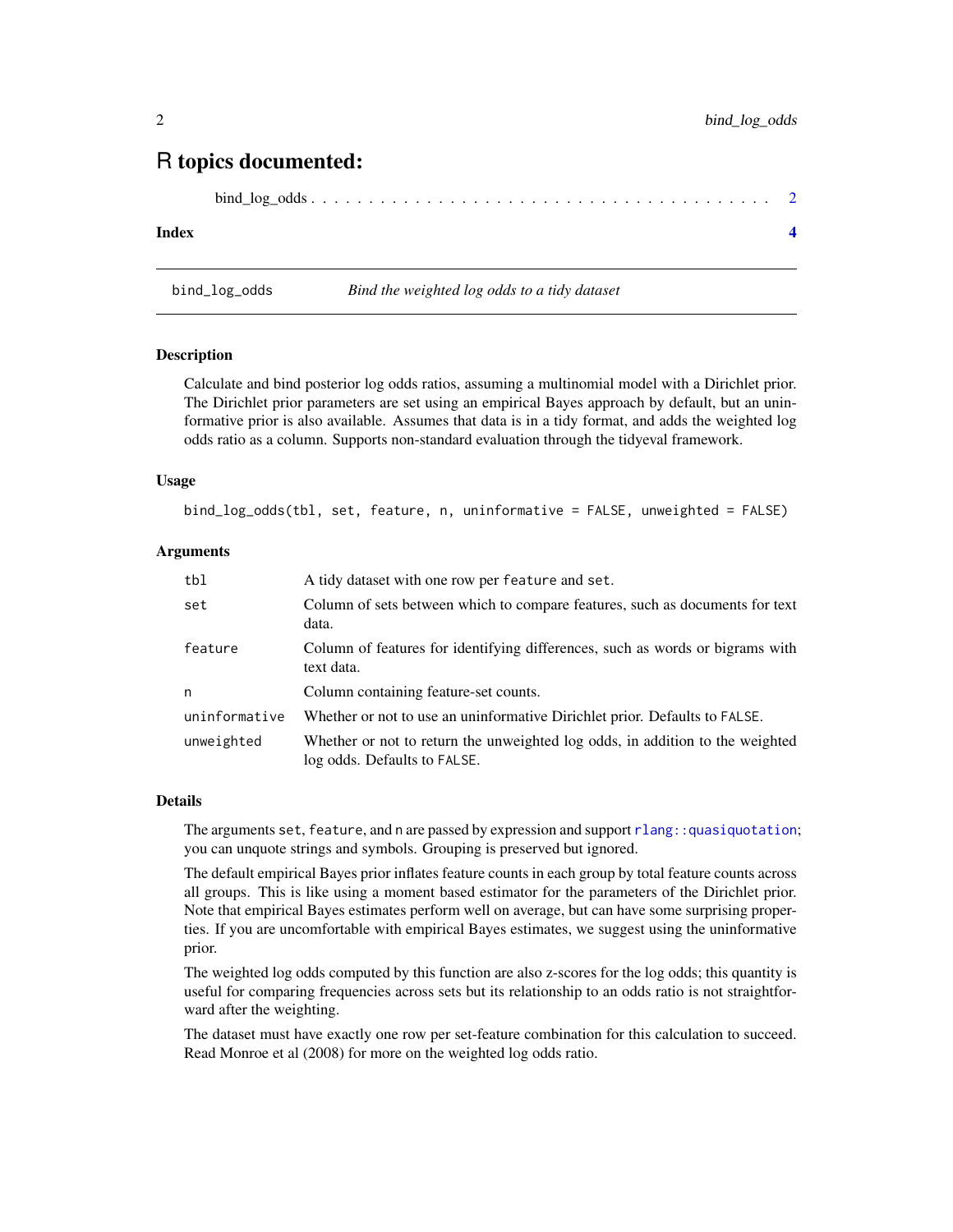#### Value

The original tidy dataset with up to two additional columns.

- weighted\_log\_odds: The weighted posterior log odds ratio, where the odds ratio is for the feature distribution within that set versus all other sets. The weighting comes from variancestabilization of the posterior.
- log\_odds (optional, only returned if requested): The posterior log odds without variance stabilization.

#### References

- 1. Monroe, B. L., Colaresi, M. P. & Quinn, K. M. Fightin' Words: Lexical Feature Selection and Evaluation for Identifying the Content of Political Conflict. Polit. anal. 16, 372-403 (2008). doi: [10.1093/pan/mpn018](https://doi.org/10.1093/pan/mpn018)
- 2. Minka, T. P. Estimating a Dirichlet distribution. (2012). [https://tminka.github.io/](https://tminka.github.io/papers/dirichlet/minka-dirichlet.pdf) [papers/dirichlet/minka-dirichlet.pdf](https://tminka.github.io/papers/dirichlet/minka-dirichlet.pdf)

#### Examples

```
library(dplyr)
```

```
gear_counts <- mtcars %>%
 count(vs, gear)
```
gear\_counts

# find the number of gears most characteristic of each engine shape `vs`

```
regularized <- gear_counts %>%
 bind_log_odds(vs, gear, n)
```
regularized

```
unregularized <- gear_counts %>%
 bind_log_odds(vs, gear, n, uninformative = TRUE, unweighted = TRUE)
# these log odds will be farther from zero
# than the regularized estimates
unregularized
```